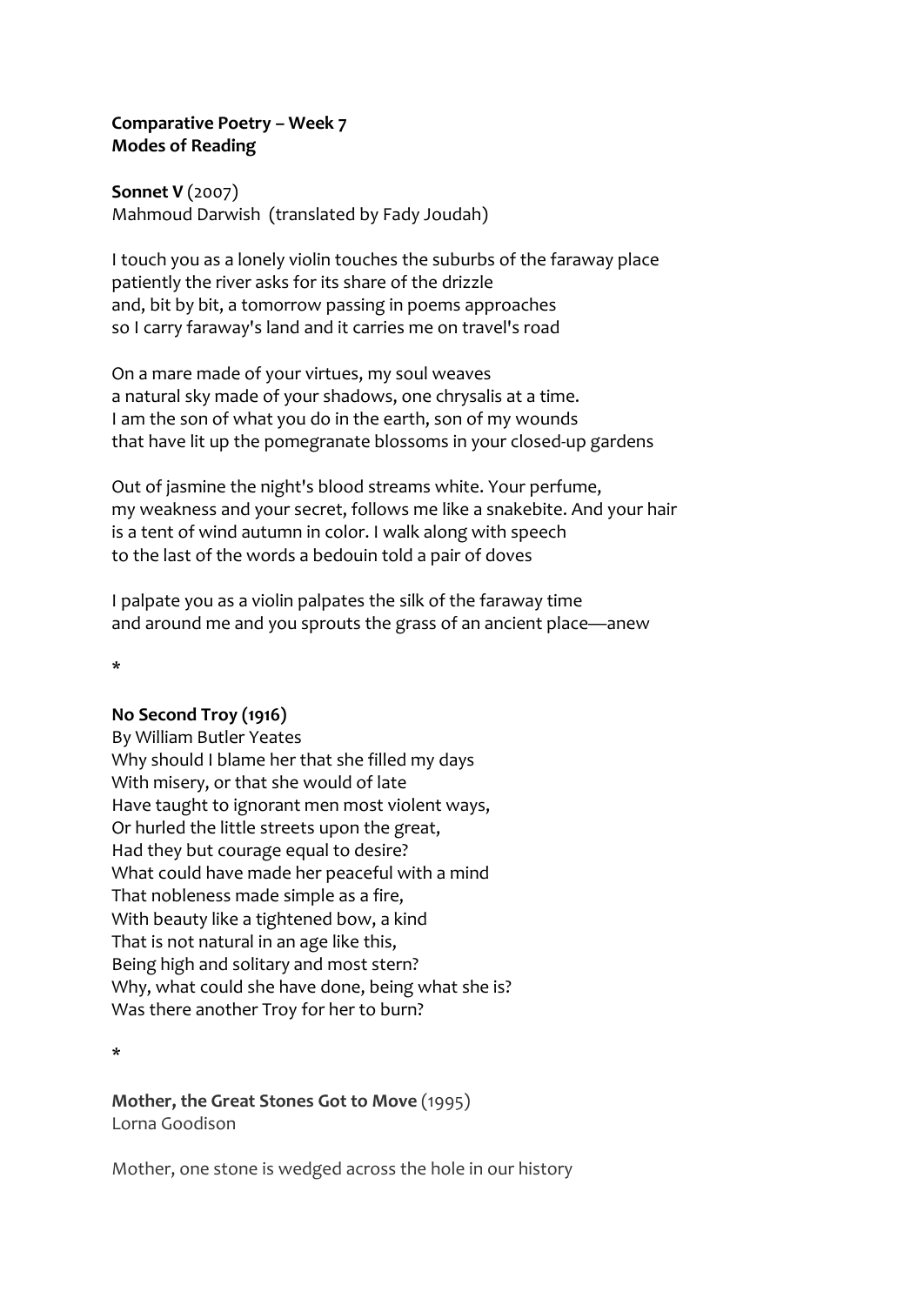and sealed with blood wax. In this hole is our side of the story, exact figures, headcounts, burial artifacts, documents, lists, maps showing our way up through the stars; lockets of brass containing all textures of hair clippings. It is the half that has never been told, and some of us must tell it.

Mother, there is the stone on the hearts of some women and men something like an onyx, cabochon-cut, which hung on the wearer seeds bad dreams. Speaking for the small dreamers of this earth, plagued with nightmares, yearning for healing dreams we want the stone to move.

Upon an evening like this, mother, when one year is making way for another, in a ceremony attended by a show of silver stars, mothers see moon, milk-fed, herself a nursing mother and we think of our children and the stones upon their future and we want these stones to move.

For the year going out came in fat at first but toward the harvest it grew lean, and many mouth corners gathered white and another kind of poison, powdered white was brought in to replace what was green, And death sells it with one hand and with the other death palms a gun then death gets death's picture in the paper's asking

"where does all this death come from?" Mother, stones are pillows for the homeless sleep on concrete sheets. Stone flavors soup, stone is now meat, the hard-hearted giving our children stones to eat.

Mother, the great stones over mankind got to move, It's been ten thousand years we've been watching them now from various points in the universe. From the time of our birth as points of light in the eternal coiled workings of the cosmos. Roll away stone of poisoned powders come to blot out the hope of our young. Move stones of the sacrificial lives we breed to feed to suicide god of tribalism.